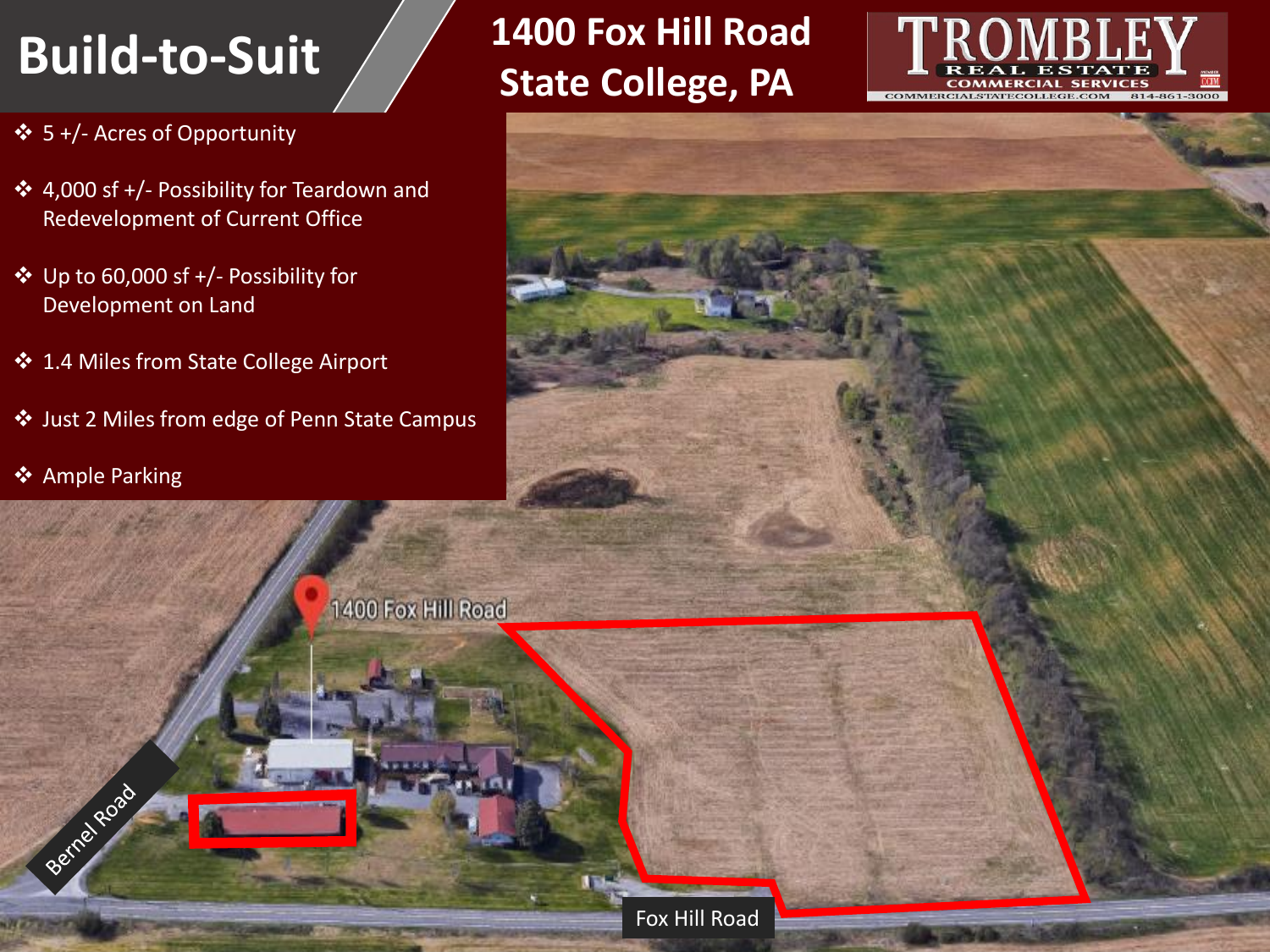# **Site Information** FR



- ❖ Corner of Fox Hill Road and Bernel Road
- ❖ Visibility and signage are clear and grasping on route to and from airport
- ❖ Reliable and assessible Landlord
- ❖ Easily Accessible from State College and Bellefonte

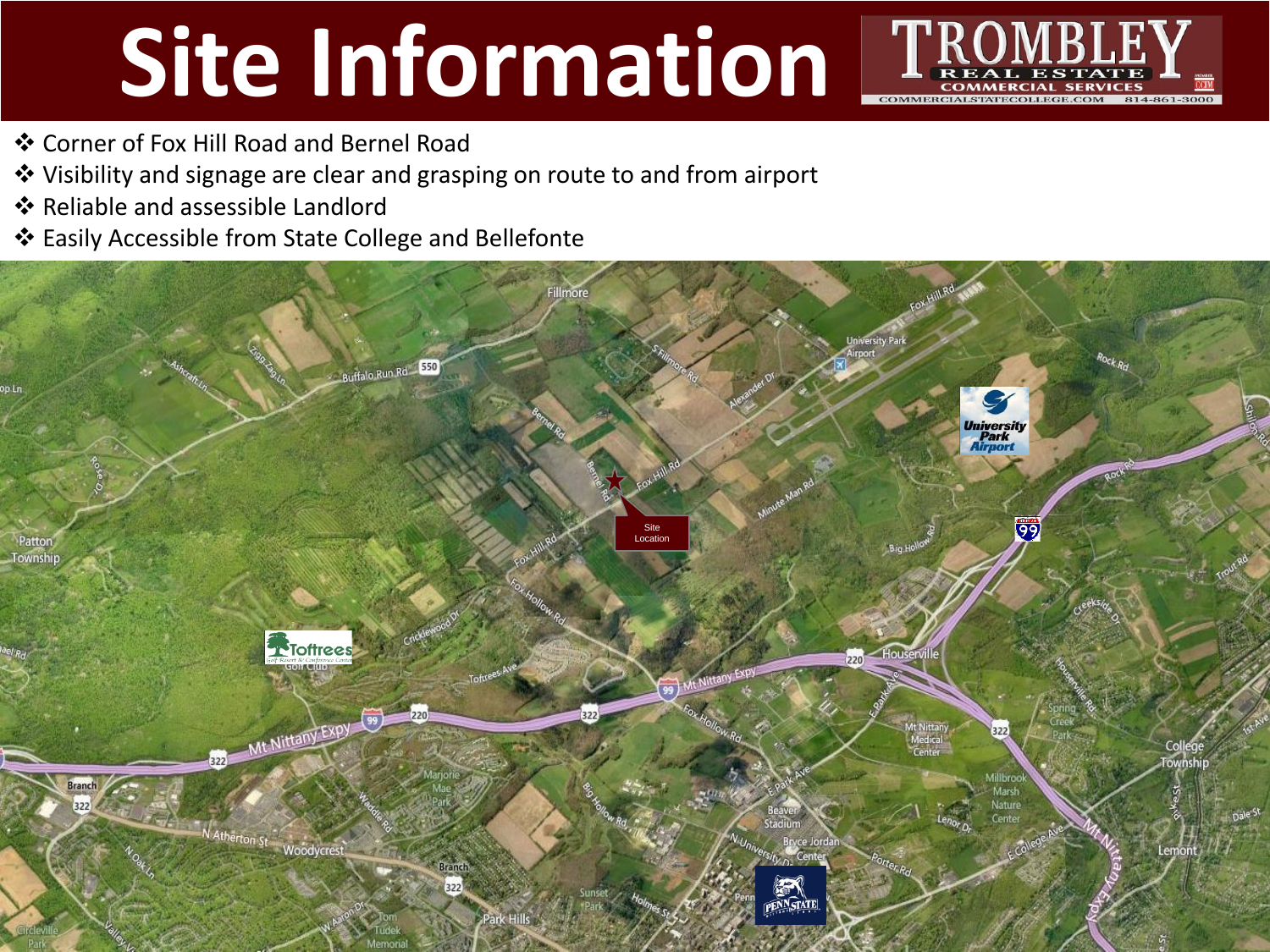## **Zoning Information**



### **Planned Airport District (PAD)**

Allows for development of various different land uses

- ❖ Amusement Enterprises
- ❖ Business Services
- ❖ Eating and Drinking Establishments
- ❖ Hotels and Motels
- ❖ Motion Picture Theatres
- ❖ Neighborhood Shopping Centers (Not to exceed 75,000 sqft)
- ❖ Retail Trade
- ❖ Self-Storage Facilities
- ❖ Ambulance Services
- ❖ Art Galleries
- ❖ Assembly from Components
- ❖ Auditoriums/Concert Halls
- ❖ Business/Professional Offices
- ❖ Places of Worship
- ❖ Commercial Parking Lots
- ❖ Community Centers
- ❖ Day-Care Centers
- ❖ Golf Courses
- ❖ Government Services
- ❖ Libraries
- ❖ Museums
- ❖ Newspaper Publishing
- ❖ Optical Instrument Systems Development
- ❖ Pharmaceutical Production and Research
- ❖ Photographic Studios
- ❖ Plastics Assembly
- ❖ Private Clubs
- ❖ Private Recreation Facilities
- ❖ Public Utility and Service Structures
- ❖ Radio and TV Studios
- ❖ Research, Engineering, and Testing Labs
- ❖ Riding Stables
- ❖ Solar Energy Systems
- ❖ Studios for Instruction in Music and Performing Arts
- ❖ Taxi/Limo Service
- ❖ Wholesale Distribution and Youth Development/Activity Center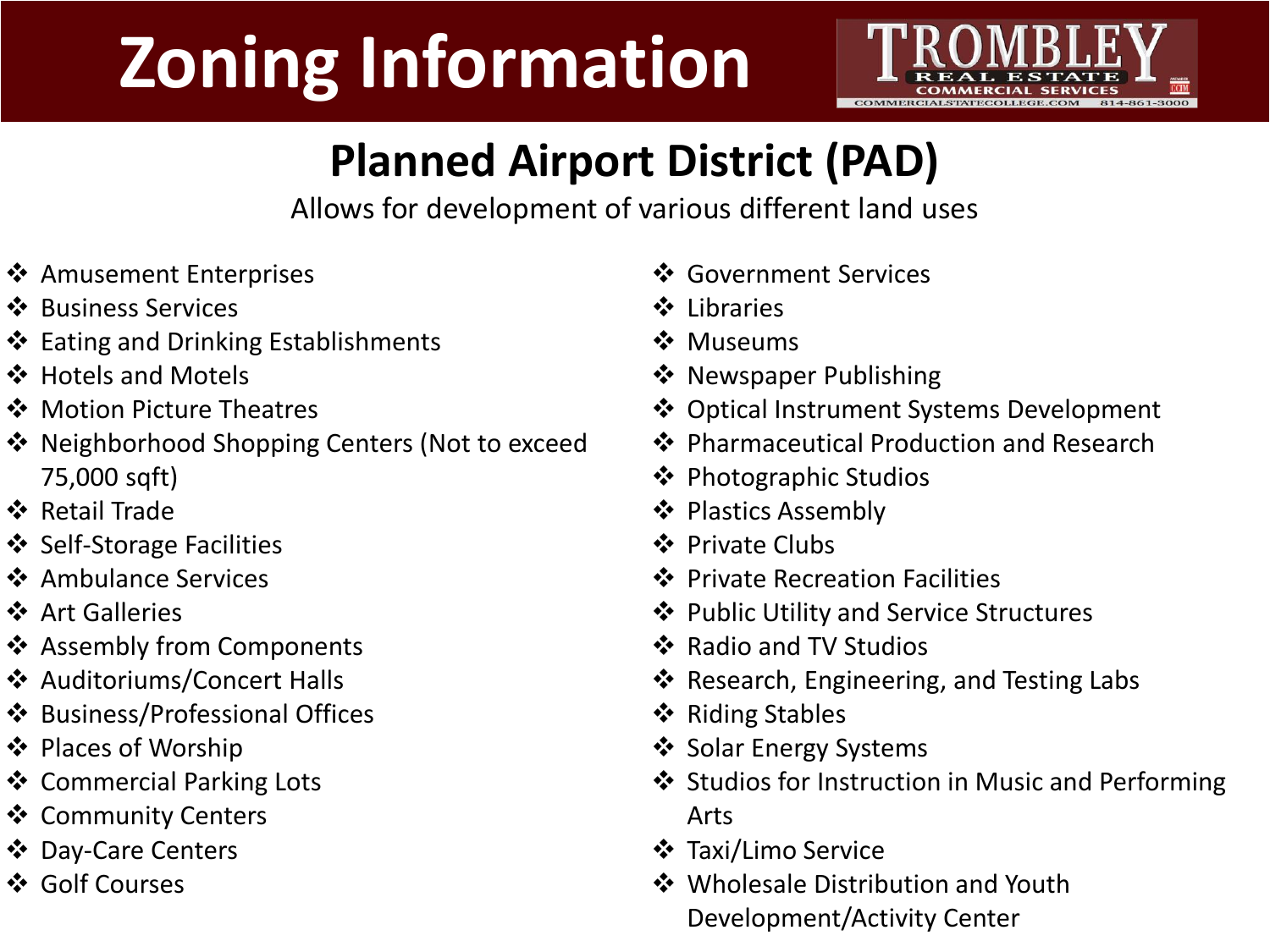

❖ Nestled in Centre County, Pennsylvania. Home of Penn State University

❖State College is a fantastic family town offering year-round activities for all age groups.

> ❖Recognized school system for outstanding academics and sports

❖Penn State venues for sports, arts, shows and leisure

❖Central Pennsylvania Festival of the Arts in July featuring artisans from all over the country

❖Central PA 4th Fest – One of the top rated fireworks displays in the nation

❖First night (New Years Eve)

❖Hiking, abundant fishing and hunting, camping, biking and walking paths, canoeing, skiing, and challenging golf courses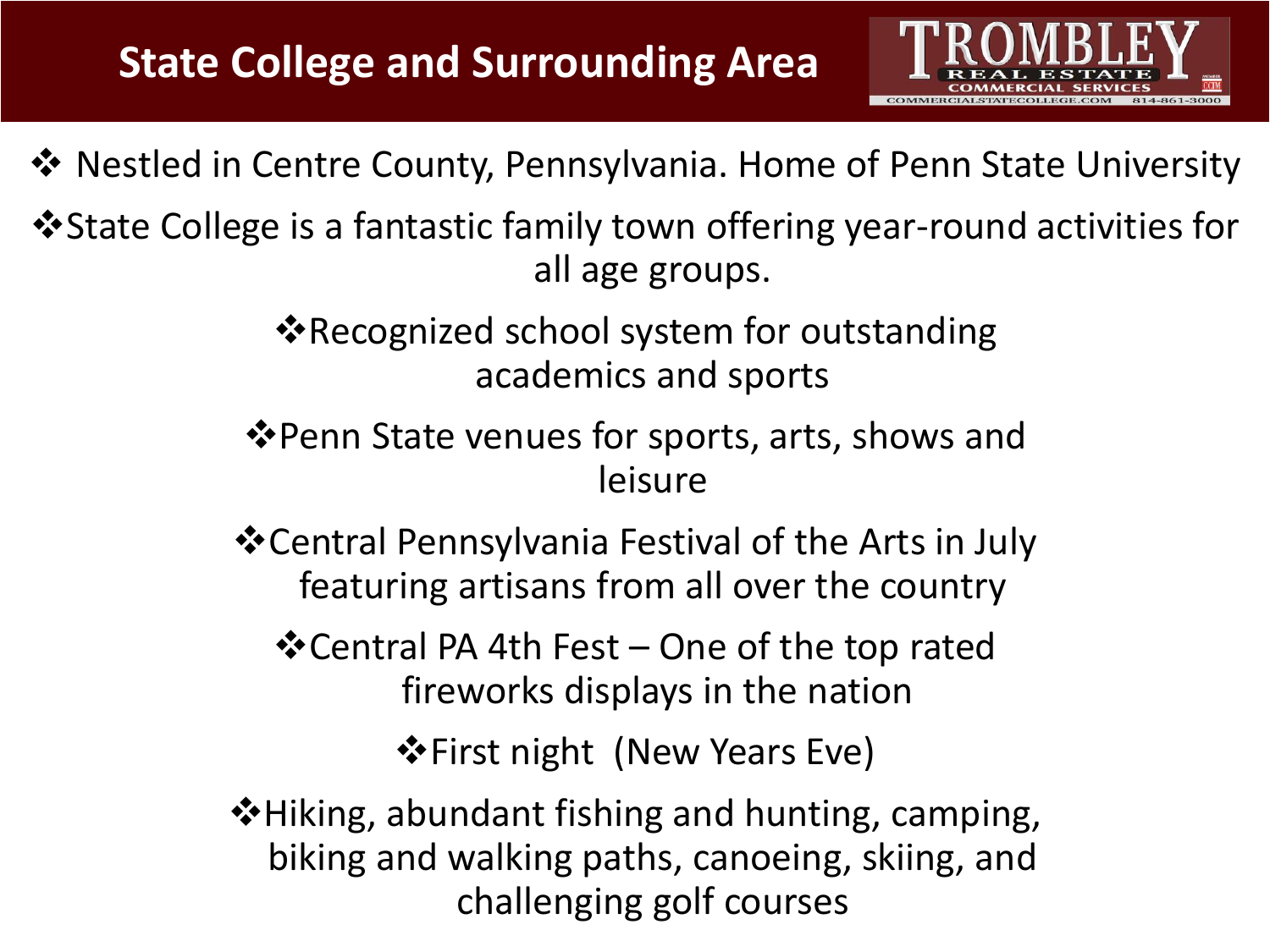## **Local Information**



### **Did You Know?**

- $\cdot$ State College has the 3<sup>rd</sup> smallest crime rate of metropolitan areas in the country
- ❖Lumosity.com rated State College as the 2nd smartest city in the country
- ❖Farmer's Insurance rated State College the 4th most secure small city in America
- ❖State College was rated 3rd best college town in the United States
- ❖Penn State University was ranked 50th best university in the world by the Center for World University Rankings



### **Central PA Convention & Visitor's Bureau**

www.visitpennstate.org

### **Chamber of Business & Industry of Centre County**

www.cbicc.org

**Penn State University**

www.psu.edu

### **Penn State Live (Official News Site)**

www.news.psu.edu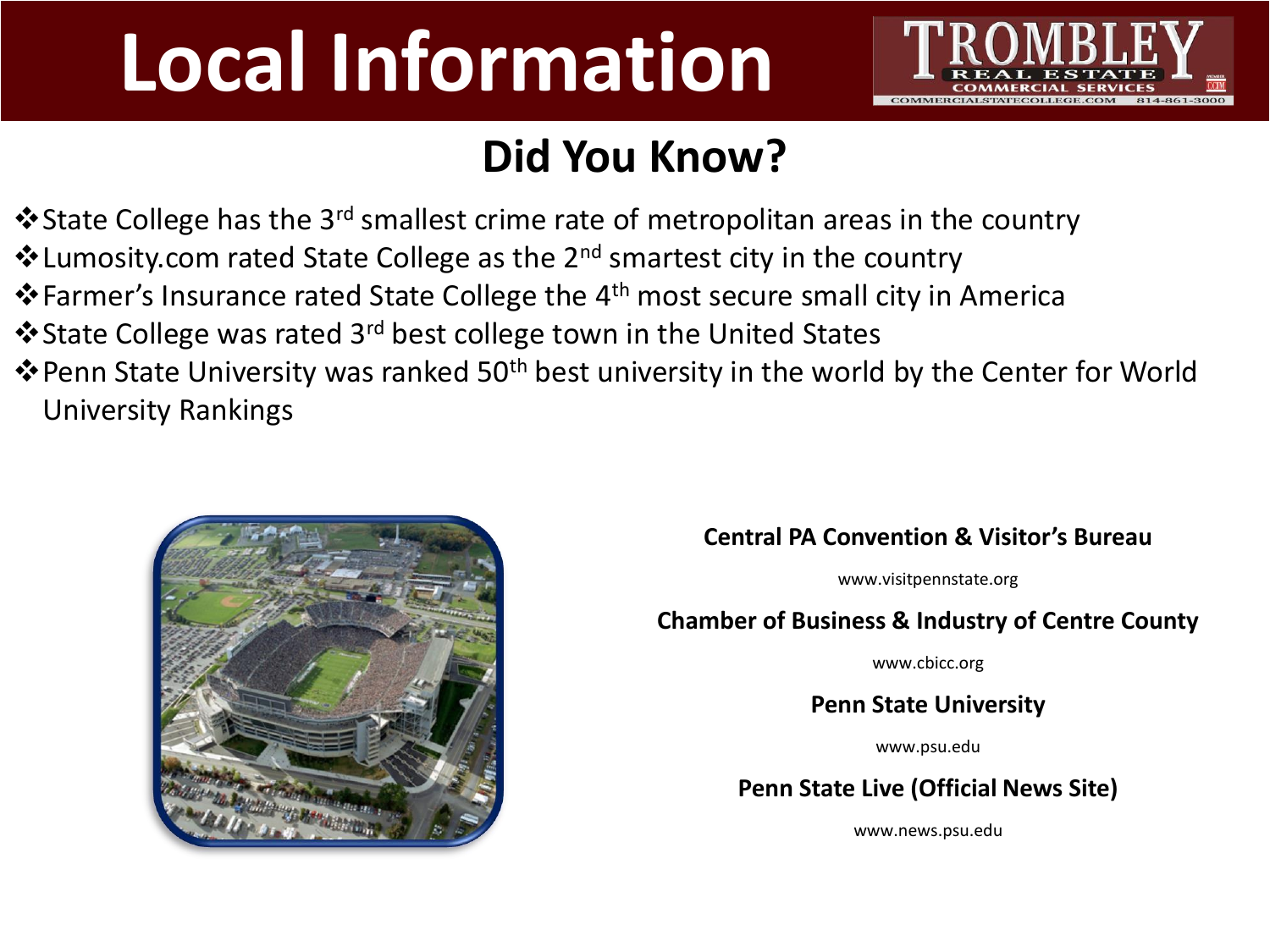## **Nearby Businesses**



### 1400 Fox Hill Road is Located Just Nearby a Business Park Development

**Some businesses in the park include:**

- Teamsters
- Penn Skates
- Polymics Ltd
- Handy Delivery
- Enterprise Rent-A-Car
- Cannon Instrument Company
- State of the Art Inc
- FedEx Ship Center
- All Storage Solutions





**FedEx**